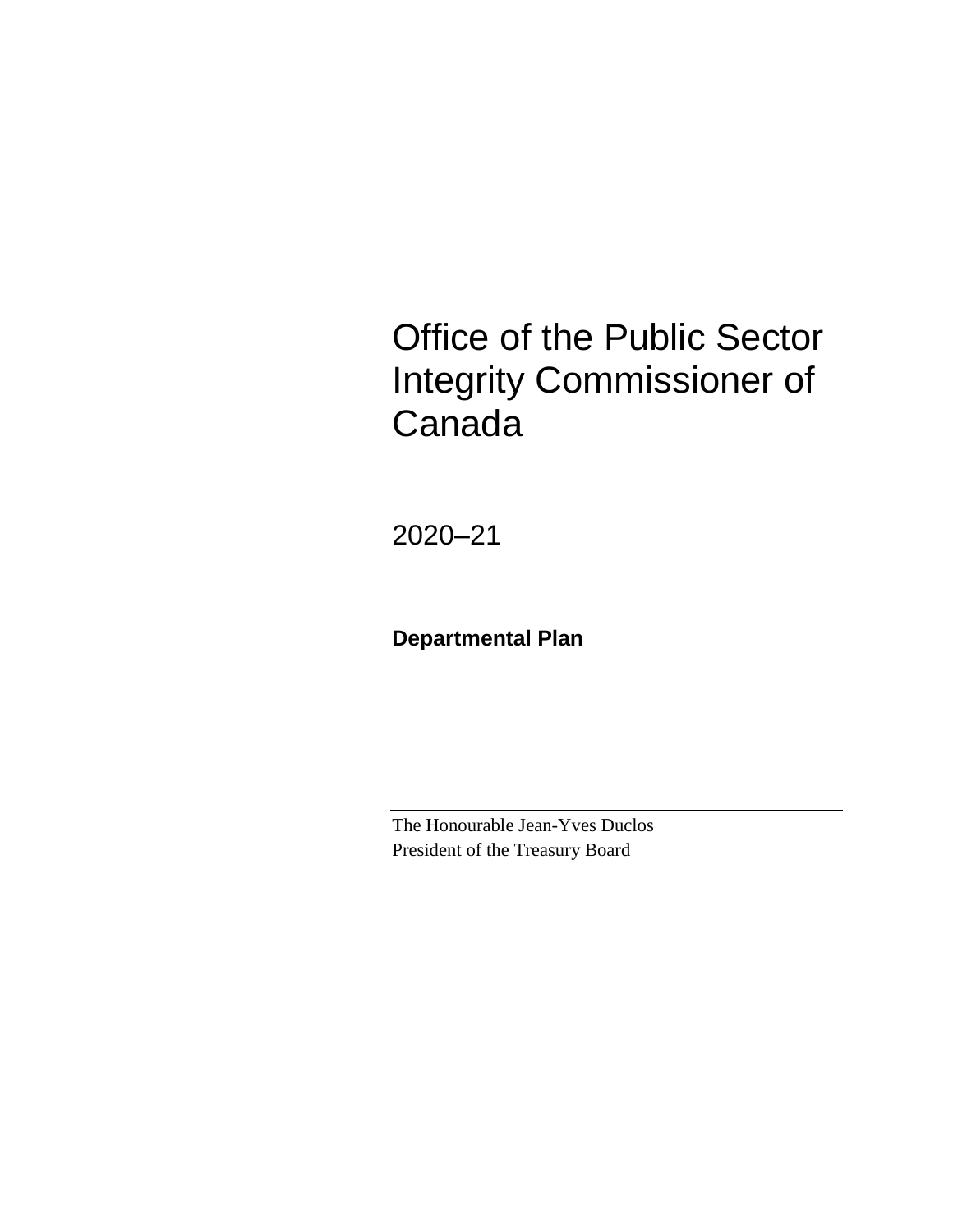© Her Majesty the Queen in Right of Canada Represented by the Office of the Public Sector Integrity Commissioner of Canada, 2020.

Catalogue No. PG1-4E-PDF ISSN 2561-6641

This document is available on the Office of the Public Sector Integrity Commissioner's web site at:<https://www.psic-ispc.gc.ca/en/corporate-publications>

This document is available in alternative formats upon request.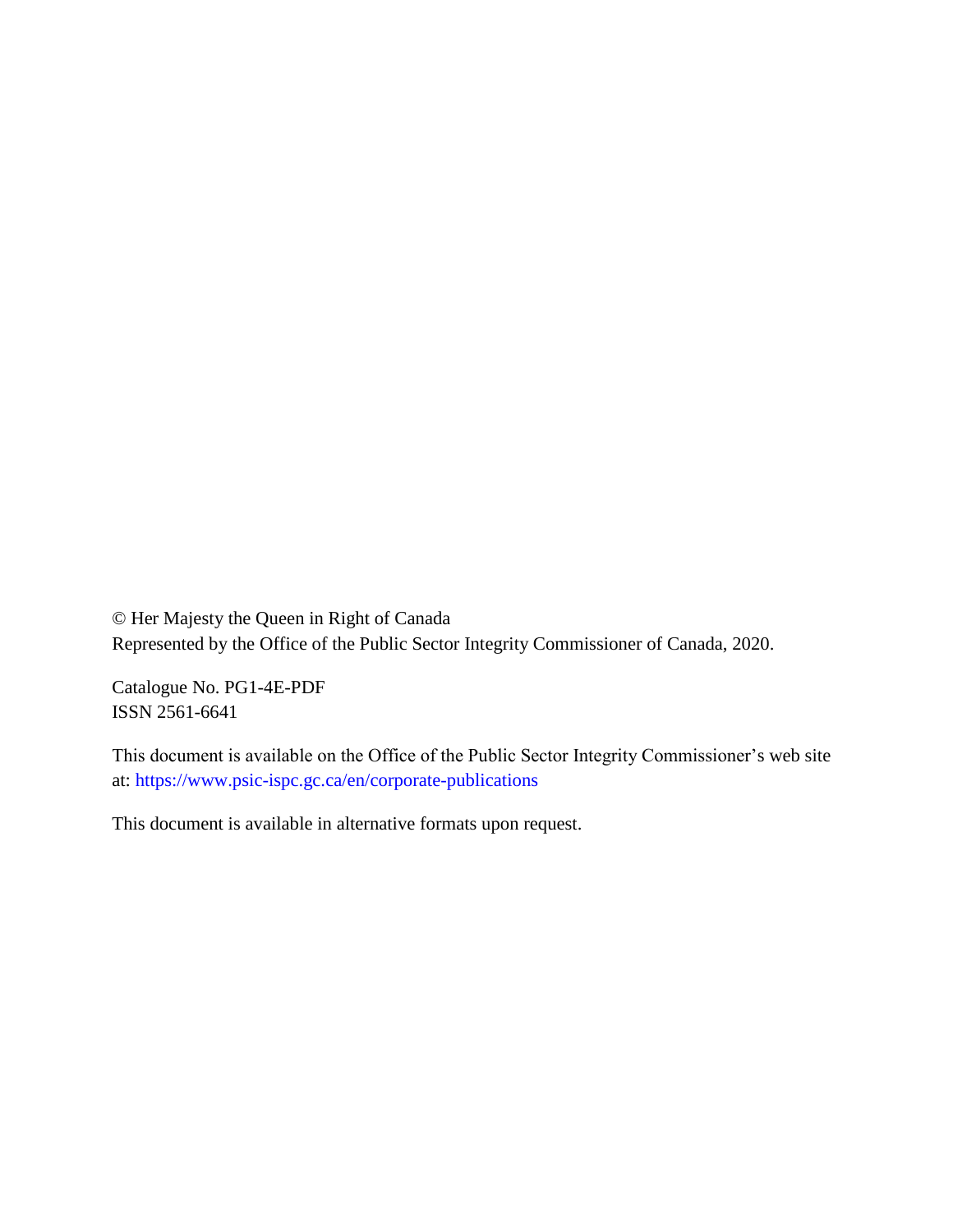## Table of contents

| Core responsibilities: planned results and resources  5              |
|----------------------------------------------------------------------|
| Public sector disclosures of wrongdoing and complaints of reprisal 5 |
|                                                                      |
|                                                                      |
|                                                                      |
|                                                                      |
|                                                                      |
| Condensed future-oriented statement of operations 14                 |
|                                                                      |
|                                                                      |
| Raison d'être, mandate and role: who we are and what we do  15       |
|                                                                      |
|                                                                      |
| Supporting information on the program inventory  17                  |
|                                                                      |
|                                                                      |
|                                                                      |
|                                                                      |
|                                                                      |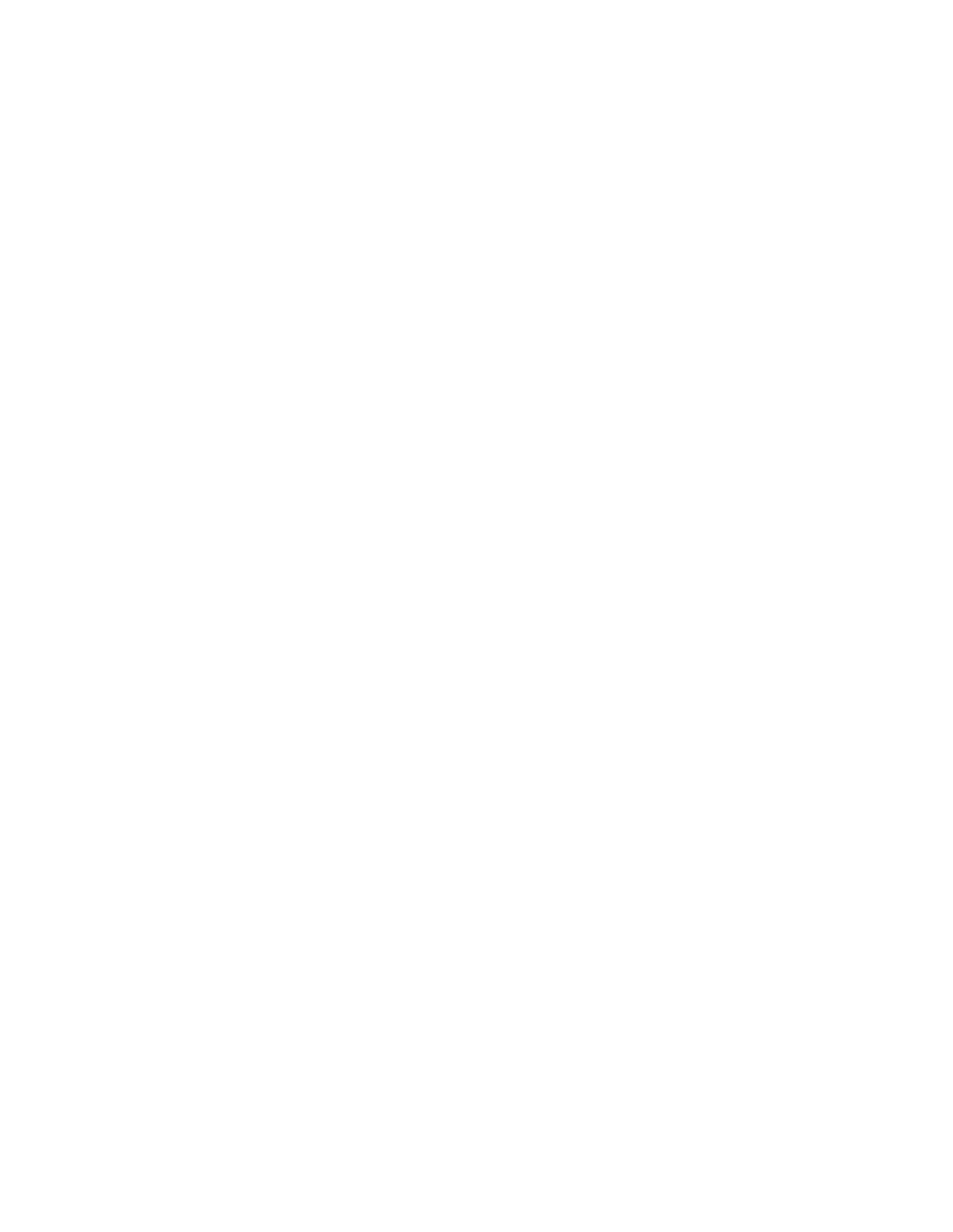## <span id="page-4-0"></span>From the Commissioner

Our 2020-21 Departmental Plan is an important way for my Office to share with Canadians information about our mandate, our activities and the results we are working to achieve during the upcoming year.

The success of our Office as an independent Agent of Parliament responsible for the external whistleblowing regime for the federal public sector depends on people knowing who we are and what we do. It also requires that people trust us to handle their disclosures of wrongdoing and complaints of reprisal in a fair, neutral and confidential manner.



In the coming year, we will remain focused on these priorities, as we work to continuously improve our effectiveness and responsiveness. More specifically, we will complete an independent evaluation of our core operational activities, with a view to identifying and addressing areas of improvement. We will also build our human resources strength on a continuing basis, recognizing that our people are our greatest asset in carrying out our sensitive and important mandate. In addition, we will carry out focus group testing within the public sector to hear directly from our primary audience about their understanding of our mandate and their attitudes toward whistleblowing. This will be our third such testing initiative, and it will undoubtedly provide essential information about changing perceptions and expectations, as we move forward.

Our core mandate to assess, investigate and report on the disclosures and complaints we receive is what guides the allocation and use of our financial and human resources. While that mandate remains constant, we are committed to exploring ways to ensure efficiency, to demonstrate success through results and, in doing so, to build confidence in our Office and in the federal public sector.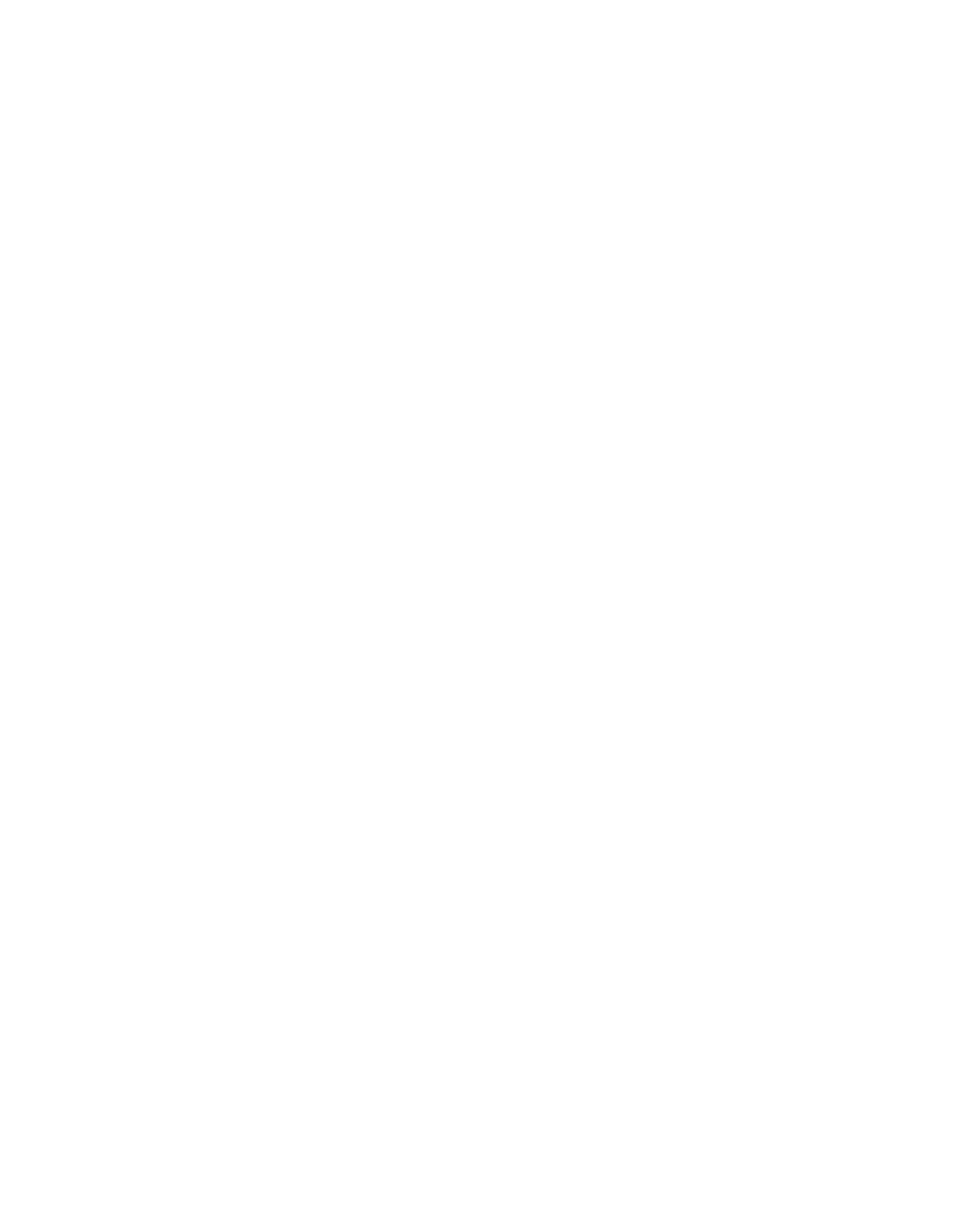### <span id="page-6-0"></span>Plans at a glance

The Office of the Public Sector Integrity Commissioner (the Office) supports the Commissioner's ongoing duties under the Public Servants Disclosure Protection Act (the Act) to receive, review and investigate disclosures of wrongdoing and complaints of reprisal.

The Office aims to achieve the following results:

- Public sector disclosures of wrongdoing and complaints of reprisal are dealt with in a timely and effective manner.
- Public servants and members of the public are aware of the Office and have access to information to make an informed decision about disclosures of wrongdoing and/or complaints of reprisal.

The Office plans to achieve these results by focusing on the following priorities for fiscal year 2020–21:

| <b>Timeliness</b><br>and<br>Effectiveness | • Complete an evaluation of the Disclosure and Reprisal<br>Management Program and take action on recommendations.<br>• Continue to implement recommendations following the<br>evaluation of the Legal Access Request program. |
|-------------------------------------------|-------------------------------------------------------------------------------------------------------------------------------------------------------------------------------------------------------------------------------|
|                                           |                                                                                                                                                                                                                               |
| Awareness<br>and access to                | Participate strategically in events targeted to public servants.<br>$\bullet$                                                                                                                                                 |

information

- 
- Undertake focus-group testing on perceptions about whistleblowing.

For more information on the Office's plans, priorities and planned results, see the "Core responsibilities: planned results and resources" section of this report.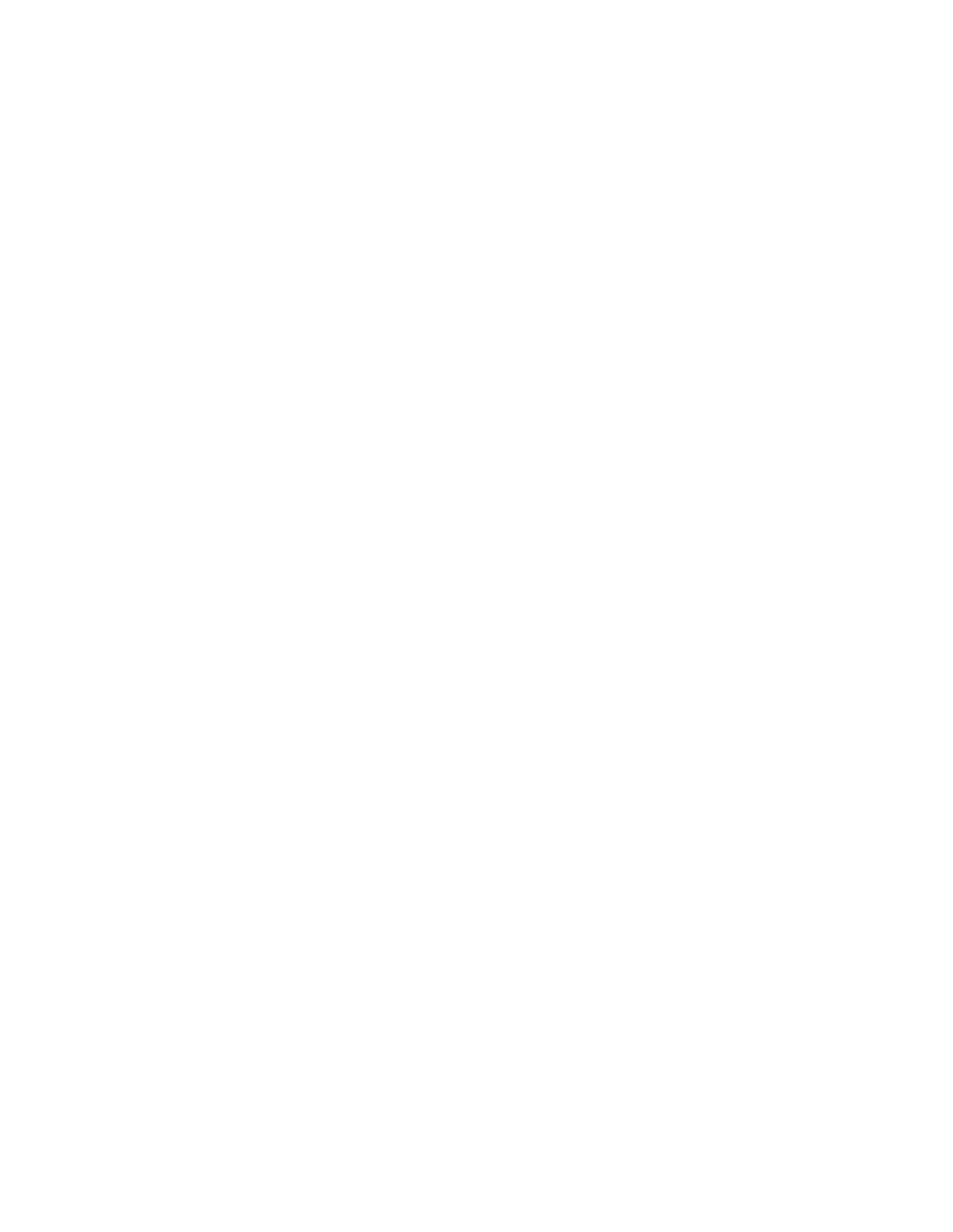## <span id="page-8-0"></span>Core responsibilities: planned results and resources

This section contains detailed information on the Office's planned results and resources for each of its core responsibilities.

### <span id="page-8-1"></span>Public sector disclosures of wrongdoing and complaints of reprisal **Description**

The Office of the Public Sector Integrity Commissioner of Canada (the Office) improves oversight of government operations by providing public servants and members of the public with a process for receiving and investigating disclosures of wrongdoing in the federal public sector. It reports founded cases of wrongdoing to Parliament and makes recommendations to chief executives on corrective measures. The Office also provides a mechanism for public servants and former public servants to make complaints of reprisal. It investigates and can refer cases to the Public Servants Disclosure Protection Tribunal.

#### **Planning highlights**

The Office will support and deliver on the Commissioner's mandate, including dealing with disclosures of wrongdoing and reprisal complaints, engaging in outreach activities and providing funds for legal assistance.

In alignment with its core responsibilities and duties under the Act, the Office will focus on its identified priorities for 2020-21 to achieve its planned results.

#### **Planned Result 1: Public sector disclosures of wrongdoing and complaints of reprisal are dealt with in a timely and effective manner.**

A timely and effective process to deal with disclosures of wrongdoing and complaints of reprisal in the federal public sector is essential to the success of the Office. It contributes to our vision of a trusted organization, as well as respecting our values and meeting our service standards.

In 2020-21, the Office will focus on the continuous improvement of its analysis and investigative processes by completing an external evaluation of the Office's disclosure and complaints management program, which will provide recommendations for improvement.

Another priority for 2020-21 will be to continue implementing recommendations following the evaluation of the Legal Access Request program. The Legal Access Request program is a contribution program that provides funds for access to legal advice for individuals involved in disclosure or reprisal cases and who qualify under the Act. This will include enhancing the monitoring and performance, increasing communication and raising awareness about this program.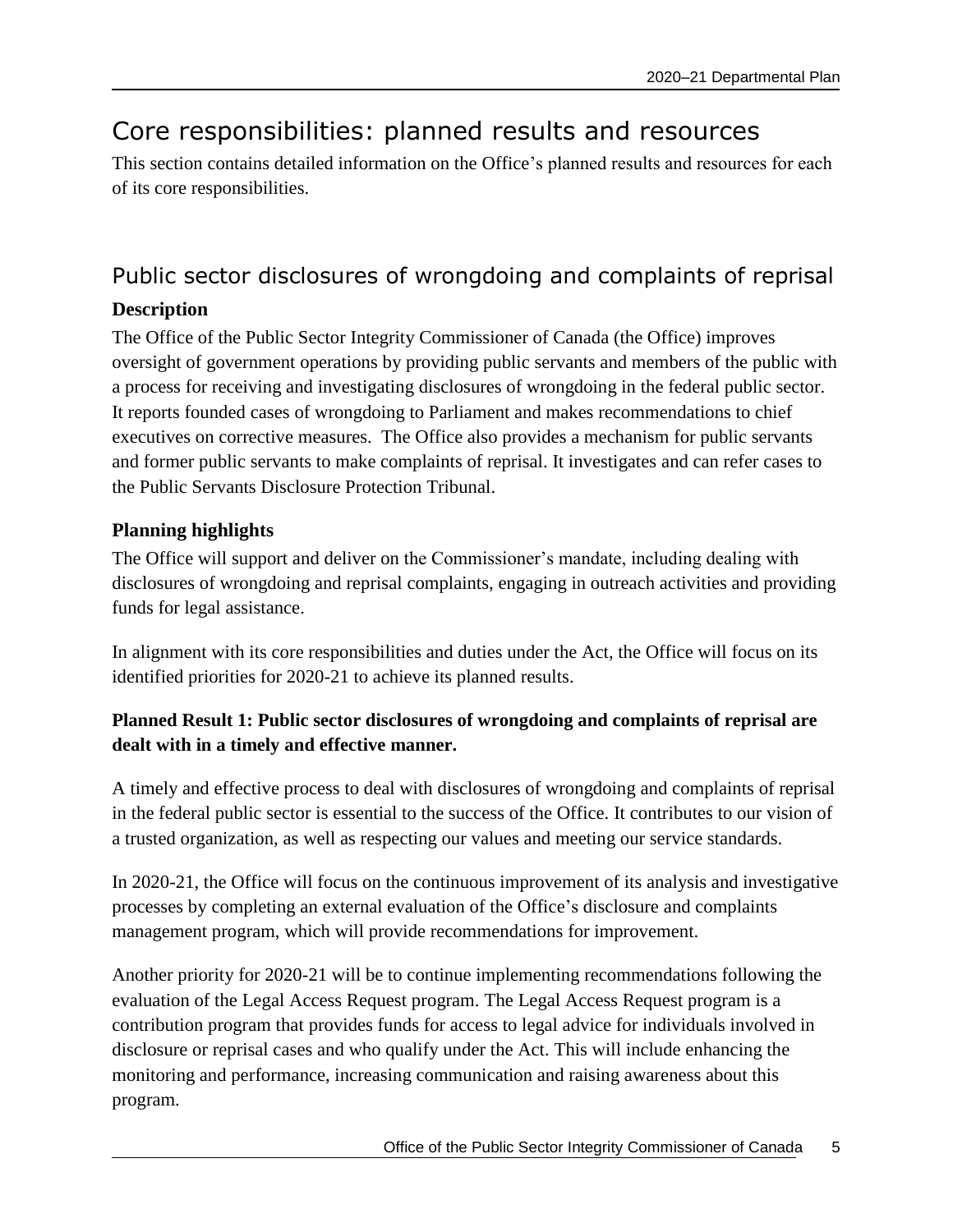#### **Planned Result 2: Public servants and members of the public are aware of the Office and have access to information to make an informed decision about disclosures of wrongdoing and/or complaints of reprisal.**

Public awareness and understanding of the Office's roles and responsibilities are also key to its success.

In order to build awareness and improve comprehension of the federal whistleblowing regime, in 2020-21, the Office will participate in events for public servants, such as conferences and learning events that provide opportunities for face-to-face interactions with public servants. Face-to-face interactions contribute to building our reputation as an approachable organization, as well as offering an opportunity to distribute promotional and educational items directly to public servants. The Office will also take advantage of opportunities for the Commissioner to speak at events for public servants, specialists and organizations in the fields of whistleblowing and values and ethics.

In 2011 and 2015, the Office led focus-group testing with employees and executives in order to better understand public servants' views about the federal whistleblowing regime. In 2020-21, the Office will undertake another cycle of testing on perceptions about whistleblowing and the fear of reprisal. The results will help to inform future outreach and engagement initiatives, as well as the development of informational and educational materials for use online and in person.

#### **United Nations' 2030 Agenda for Sustainable Development and the UN Sustainable Development Goals (SDGs)**

The Office's Sustainable Development Strategy and actions support the United Nation's sustainable development goal of a sustainable consumption and production patterns. More specifically and although the impact of the Office will be at a small scale, we will introduce practices to reduce waste generation through prevention, reduction, recycling and reuse. We will also promote public procurement practices that are sustainable by applying the policy on green procurement of the Government of Canada.

Information on the Office's Sustainable Development Strategy is available in the supplementary information tables.

#### **Experimentation**

As a micro organization with limited financial and human resources, the Office is not planning to conduct any experimentation.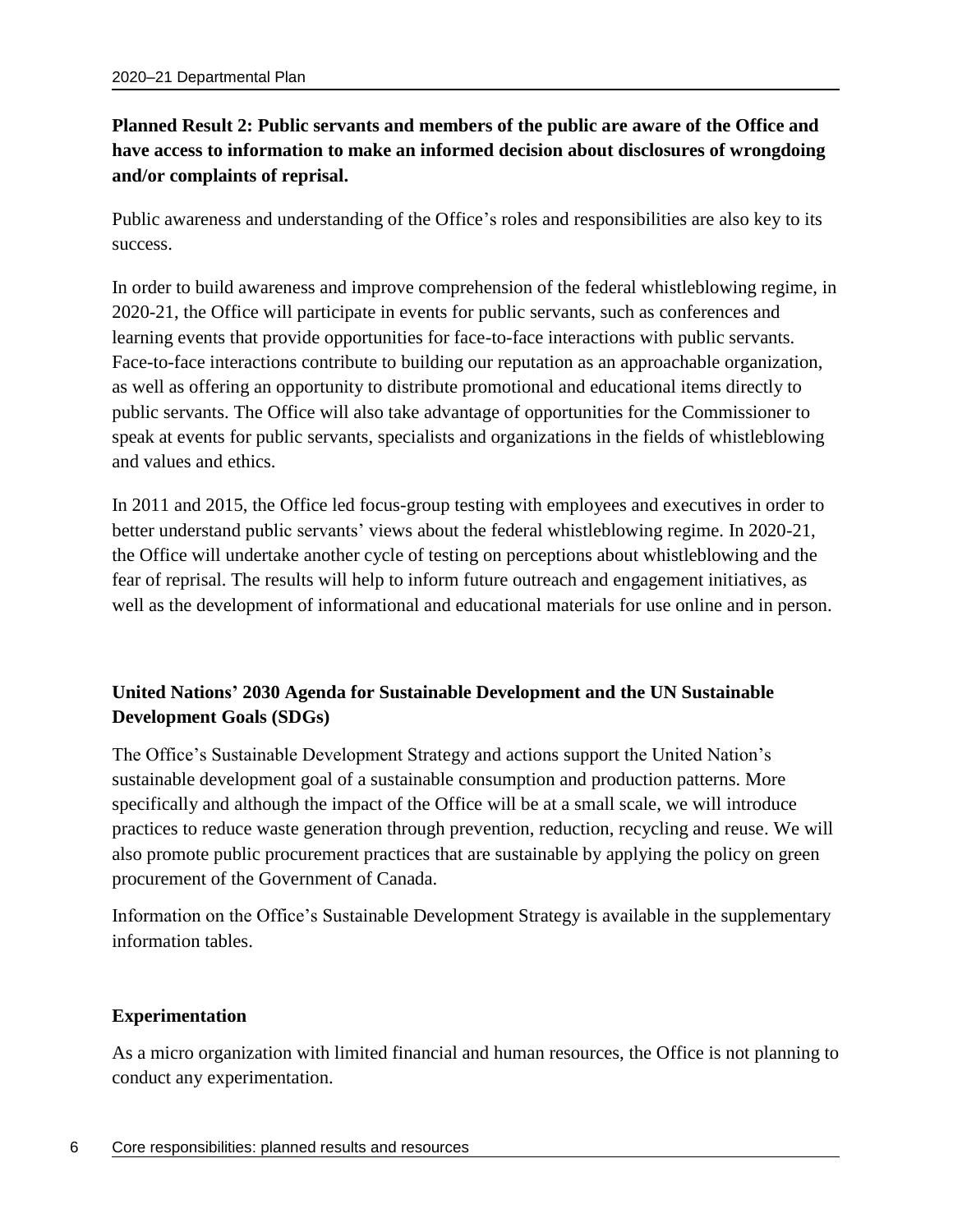Planned results for public sector disclosures of wrongdoing and complaints of reprisal

| <b>Departmental</b><br>result                                                                                                                                 | <b>Departmental</b><br>result indicator                                                                                                                    | <b>Target</b>                                                                                                                                         | <b>Date to</b><br>achieve<br>target | 2016-17<br>actual<br>result | $2017 - 18$<br>actual<br>result | $2018 - 19$<br>actual<br>result |
|---------------------------------------------------------------------------------------------------------------------------------------------------------------|------------------------------------------------------------------------------------------------------------------------------------------------------------|-------------------------------------------------------------------------------------------------------------------------------------------------------|-------------------------------------|-----------------------------|---------------------------------|---------------------------------|
| Public sector<br>disclosures of<br>wrongdoing and<br>complaints of<br>reprisal are dealt<br>with in a timely and<br>effective manner.                         | Percentage of<br>cases addressed<br>within established<br>service standards.<br>Service standards<br>are available on<br>the Office website <sup>i</sup> . | Service<br>standard<br>targets are met<br>100% of the<br>time                                                                                         | March<br>2021                       | 100%                        | 100%                            | 100%                            |
|                                                                                                                                                               | Percentage of<br>applications<br>addressed within<br>established<br>service standard<br>under the Legal<br><b>Access Request</b><br>Program                | Service<br>standard target<br>is met 100% of<br>the time                                                                                              | March<br>2021                       | <b>Not</b><br>Available     | <b>Not</b><br>Available         | <b>Not</b><br>Available         |
| Public servants and<br>members of the<br>public are aware of                                                                                                  | Percentage of new<br>website visitors                                                                                                                      | 90% of website<br>visitors are new<br>visitors                                                                                                        | March<br>2021                       | <b>Not</b><br>Available     | <b>Not</b><br>Available         | <b>Not</b><br>Available         |
| the Office and have<br>access to<br>information to make<br>an informed<br>decision about<br>disclosures of<br>wrongdoing and/or<br>complaints of<br>reprisal. | Number of<br>attendees at<br>outreach events                                                                                                               | Total number of<br>attendees for<br>the combined<br>events, in<br>which the<br>Office<br>participates in a<br>year, is at least<br>2,500<br>attendees | March<br>2021                       | <b>Not</b><br>Available     | <b>Not</b><br>Available         | <b>Not</b><br>Available         |

Note: The Office reviewed, adjusted and created new performance indicators for 2020-21. No actual results for previous years are available for the new indicators.

Financial, human resources and performance information for the Office's program inventory is available in the GC [InfoBase.](https://www.tbs-sct.gc.ca/ems-sgd/edb-bdd/index-eng.html)<sup>ii</sup>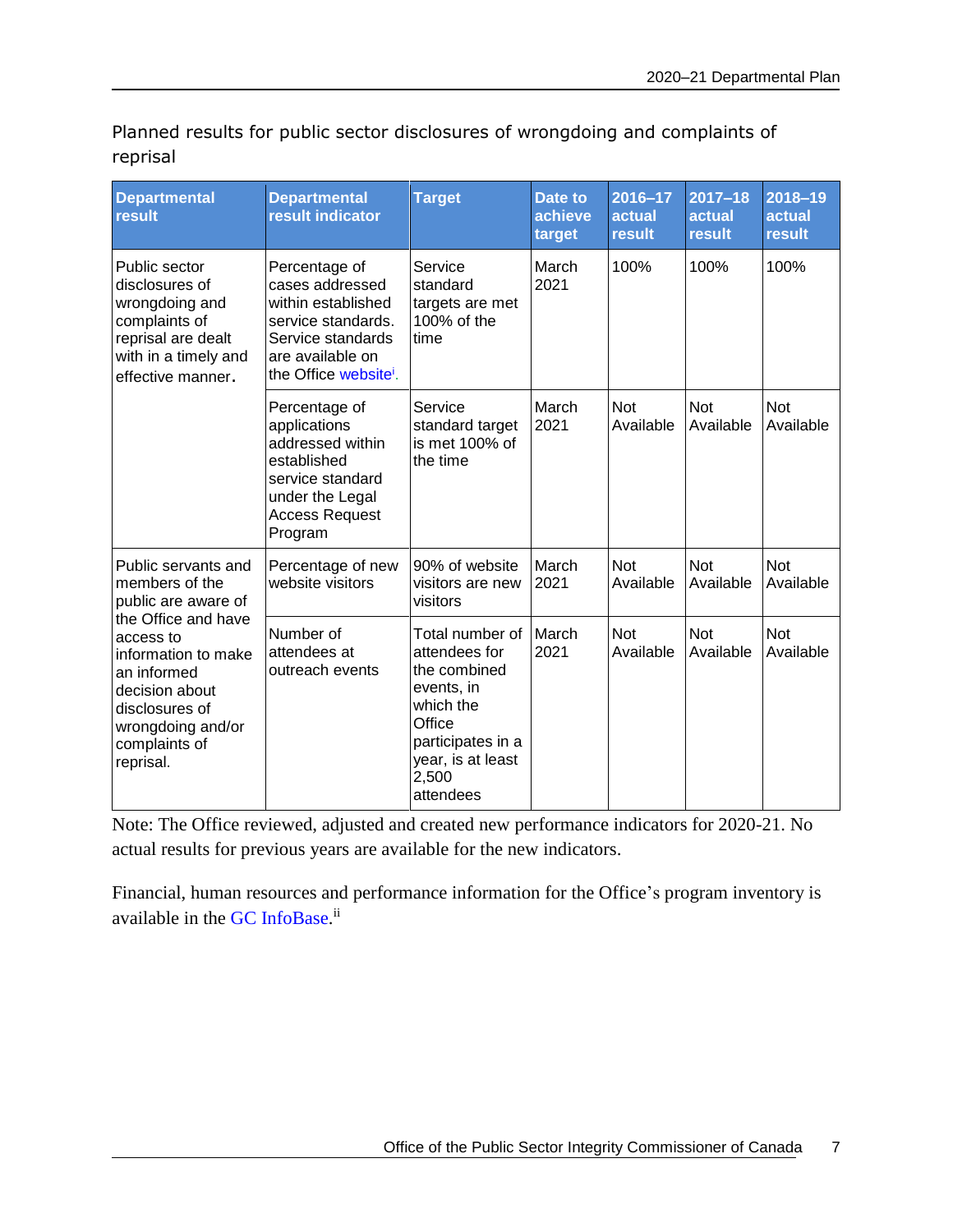Planned budgetary financial resources for public sector disclosures of wrongdoing and complaints of reprisal

| 2020-21 budgetary<br>spending (as indicated planned spending<br>in Main Estimates) | $2020 - 21$ | $2021 - 22$<br>planned spending | $2022 - 23$<br>planned spending |
|------------------------------------------------------------------------------------|-------------|---------------------------------|---------------------------------|
| 3,539,794                                                                          | 3,539,794   | 3,539,794                       | 3,539,794                       |

Financial, human resources and performance information for the Office of the Public Sector Integrity Commissioner's program inventory is available in the GC [InfoBase.](https://www.tbs-sct.gc.ca/ems-sgd/edb-bdd/index-eng.html)<sup>iii</sup>

Planned human resources for public sector disclosures of wrongdoing and complaints of reprisal

| $2020 - 21$                   | $ 2021 - 22 $                 | $2022 - 23$                   |
|-------------------------------|-------------------------------|-------------------------------|
| planned full-time equivalents | planned full-time equivalents | planned full-time equivalents |
| 128                           | 28                            | l28                           |

Financial, human resources and performance information for the Office of the Public Sector Integrity Commissioner's program inventory is available in the GC [InfoBase.](https://www.tbs-sct.gc.ca/ems-sgd/edb-bdd/index-eng.html)<sup>iv</sup>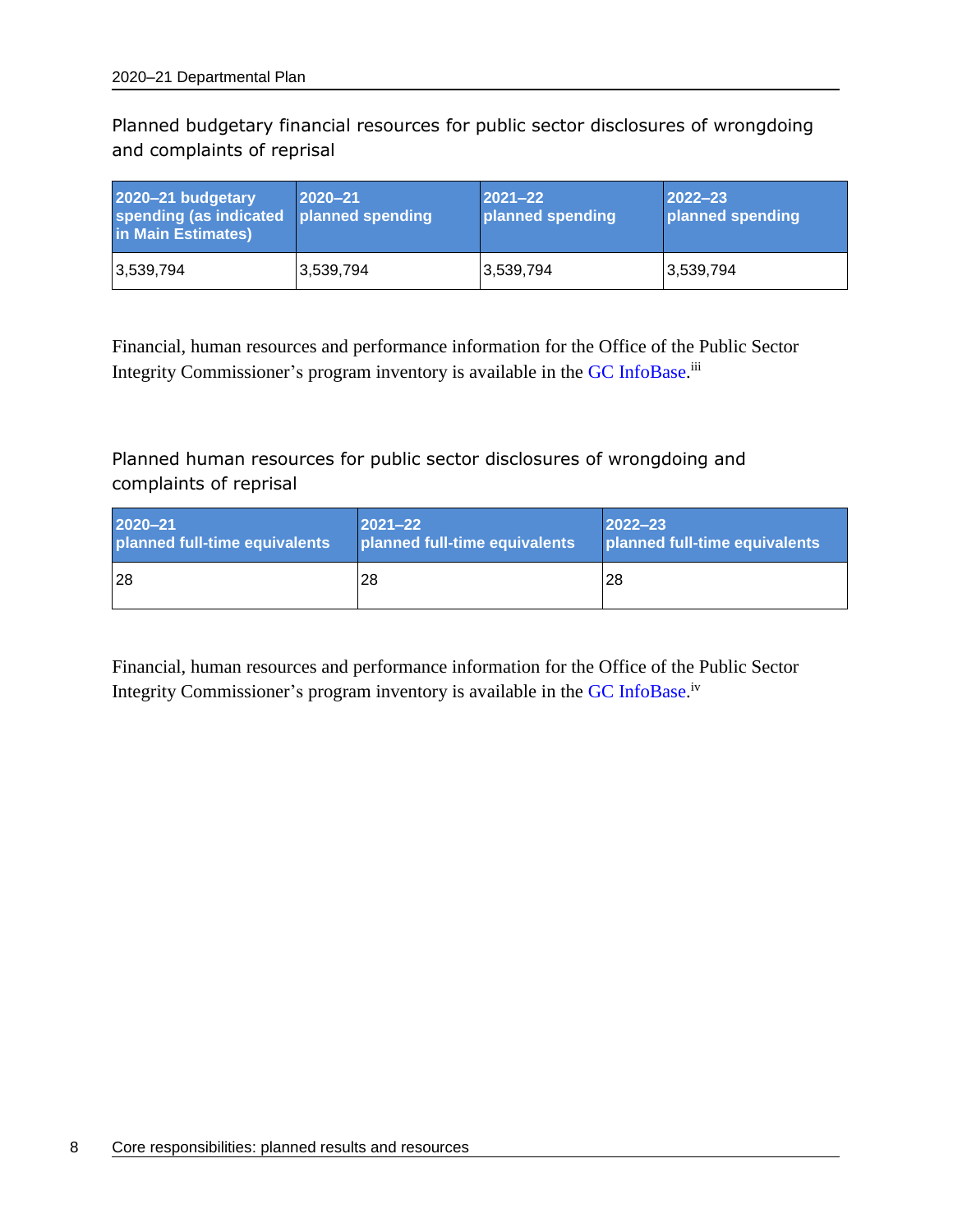## <span id="page-12-0"></span>Internal Services: planned results

#### **Description**

Internal Services are those groups of related activities and resources that the federal government considers to be services in support of Programs and/or required to meet corporate obligations of an organization. Internal Services refers to the activities and resources of the 10 distinct services that support Program delivery in the organization, regardless of the Internal Services delivery model in a department. These services are:

- Management and Oversight Services
- ▶ Communications Services
- ▶ Legal Services
- Human Resources Management Services
- Financial Management Services
- **Information Management Services**
- Information Technology Services
- ▶ Real Property Management Services
- Materiel Management Services
- ▶ Acquisition Management Services

#### **Planning highlights**

Key priorities for 2020-21 related to internal services include investing in information management and information technology and strengthening partnerships.

The Office will invest in its information technology and information management systems to ensure optimal functionality and efficiency to support its employees in delivering results. The main priority for fiscal year 2020-21 will be to plan and implement a new case management system, which will permit the Office not only to gain efficiency but also to contribute to moving towards a paperless environment.

As a micro organization, the Office relies on support services from other government departments for the provision of a number of finance, human resources, compensation, security and information technology services. The Office is planning to strengthen these partnerships and create new ones to continuously build its internal services capacity. It will accomplish this by implementing the recommendations from the Third Party Service Level Agreement Action Plan. The action plan is available on the Office [website](https://www.psic-ispc.gc.ca/index.php/en/resources/corporate-publications/2019-internal-audit-third-party-service-level-agreements/plan)<sup>v</sup>.

With its limited resources, the Office will create pools of qualified analysts and investigators to ensure it has a sustainable capacity to conduct its activities in a timely and efficient manner. The Office will also ensure that employees have the support and appropriate training to further develop and enhance their competencies.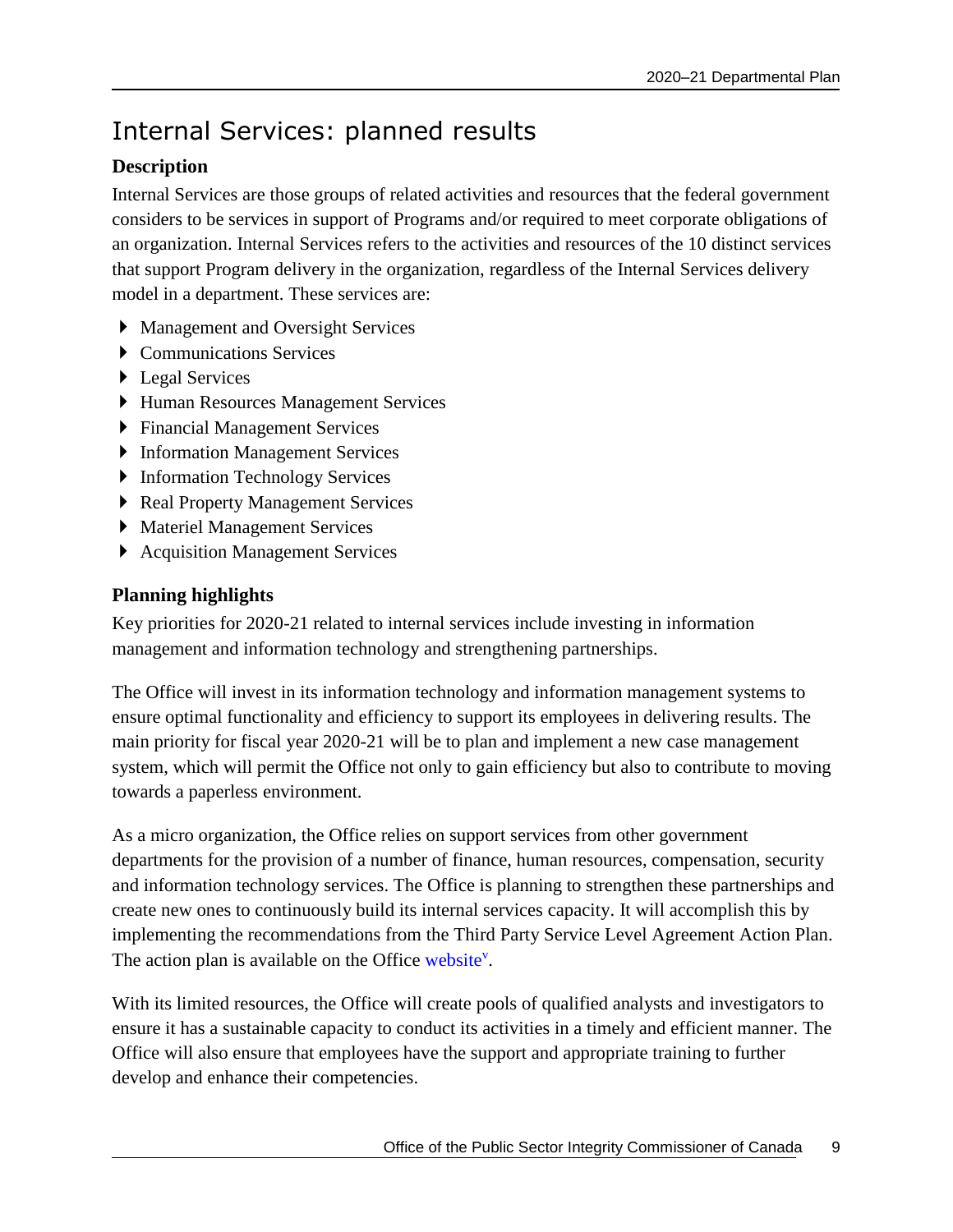| 2020-21 budgetary<br>spending (as indicated<br>in Main Estimates) | 2020-21<br>planned spending | $2021 - 22$<br>planned spending | $2022 - 23$<br>planned spending |
|-------------------------------------------------------------------|-----------------------------|---------------------------------|---------------------------------|
| 2,042,536                                                         | 2,042,536                   | 2,042,536                       | 2,042,536                       |

#### Planned budgetary financial resources for Internal Services

#### Planned human resources for Internal Services

| $2020 - 21$                   | $ 2021 - 22 $                 | $ 2022 - 23$                  |
|-------------------------------|-------------------------------|-------------------------------|
| planned full-time equivalents | planned full-time equivalents | planned full-time equivalents |
| 18                            |                               |                               |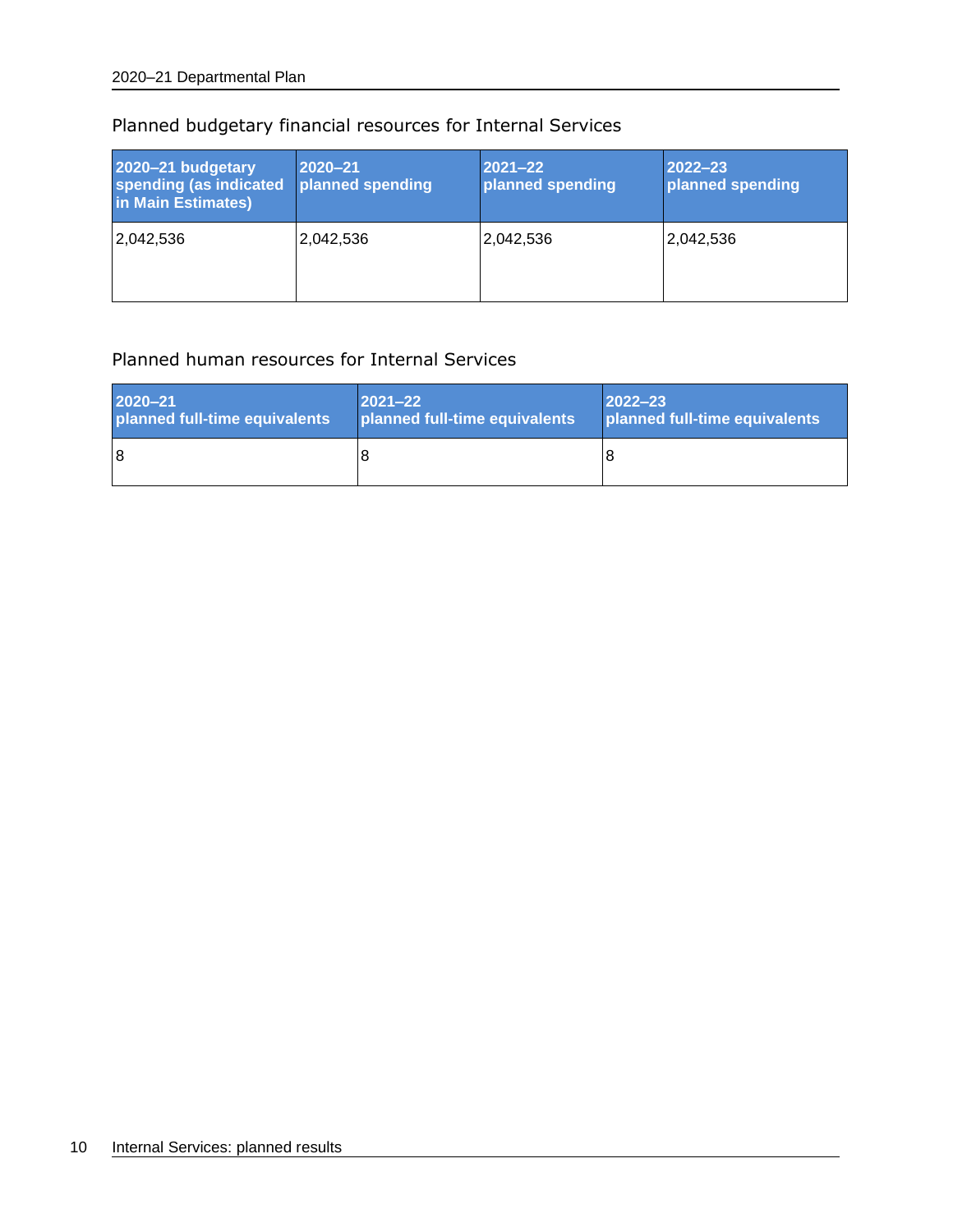## <span id="page-14-0"></span>Spending and human resources

This section provides an overview of the Office's planned spending and human resources for the next three consecutive fiscal years, and compares planned spending for the upcoming year with the current and previous years' actual spending.

### <span id="page-14-1"></span>Planned spending

Departmental spending 2017–18 to 2022–23



The following graph presents planned (voted and statutory) spending over time.

This bar graph illustrates the Office's actual spending for the management of public sector disclosures of wrongdoing and complaints of reprisal (Voted) and the employees benefits plans (statutory items) for fiscal years 2017-18, 2018-19 and 2019-20 and planned spending for fiscal years 2020-21, 2021-22 and 2022-23. Financial figures are presented in dollars along the y axis, increasing by \$1 million and ending at \$6 million. These are graphed against fiscal years 2017- 18 to 2022-23 on the x axis.

In 2017-18, actual spending was \$431,723 for statutory items and \$4,518,110 for the management of public sector disclosures of wrongdoing and complaints of reprisal, for a total of \$4,949,833.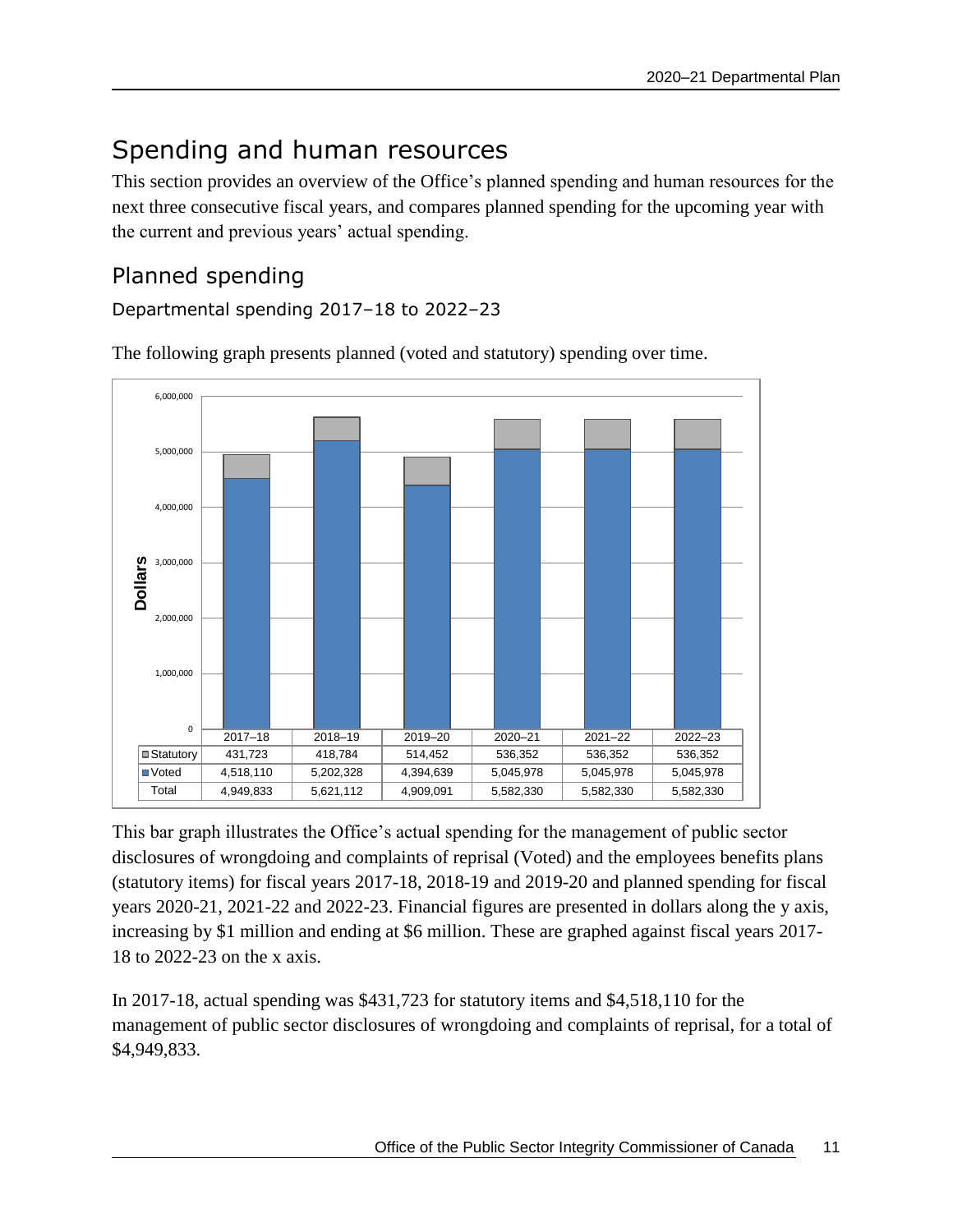In 2018-19, actual spending was \$418,784 for statutory items and \$5,202,328 for the management of public sector disclosures of wrongdoing and complaints of reprisal, for a total of \$5,621,112.

In 2019-20, forecasted spending is \$514,452 for statutory items and \$4,394,639 for the management of public sector disclosures of wrongdoing and complaints of reprisal, for a total forecast of \$4,909,091.

Planned spending for statutory items will remain the same for fiscal years 2020-21 to 2022-23 for a total amount of \$536,352.

Planned spending for the management of public sector disclosures of wrongdoing and complaints of reprisal will also remain the same for fiscal years 2020-21 to 2022-23 for a total amount of \$5,045,978.

Budgetary planning summary for core responsibilities and Internal Services (dollars) The following table shows actual, forecast and planned spending for each of the Office's core responsibilities and to Internal Services for the years relevant to the current planning year.

| <b>Core</b><br>responsibilitie expenditures<br><b>s</b> and Internal<br><b>Services</b> | $2017 - 18$ | $2018 - 19$<br>expenditures | 2019-20<br>forecast<br>spending | 2020-21<br>budgetary<br>spending (as<br>indicated in<br><b>Main</b><br><b>Estimates)</b> | 2020-21<br>planned<br>spending | $2021 - 22$<br>planned<br>spending | $2022 - 23$<br>planned<br>spending |
|-----------------------------------------------------------------------------------------|-------------|-----------------------------|---------------------------------|------------------------------------------------------------------------------------------|--------------------------------|------------------------------------|------------------------------------|
| Public sector<br>disclosures of<br>wrongdoing<br>and complaints<br>of reprisal          | 3,262,750   | 3,184,253                   | 2,945,455                       | 3,539,794                                                                                | 3,539,794                      | 3,539,794                          | 3,539,794                          |
| Internal<br><b>Services</b>                                                             | 1,687,083   | 2,436,859                   | 1,963,636                       | 2,042,536                                                                                | 2,042,536                      | 2,042,536                          | 2,042,536                          |
| Total                                                                                   | 4,949,833   | 5,621,112                   | 4,909,091                       | 5,582,330                                                                                | 5,582,330                      | 5,582,330                          | 5,582,330                          |

About 80% of the Office's annual expenditures are attributed to salary-related costs. The increase of expenditures from 2017-18 to 2018-19 is mainly due to retroactive salary payments and higher salary rates following the implementation of new collective agreements. Planned spending is expected to remain stable over the next 3 fiscal years with slight increases related to these collective agreements.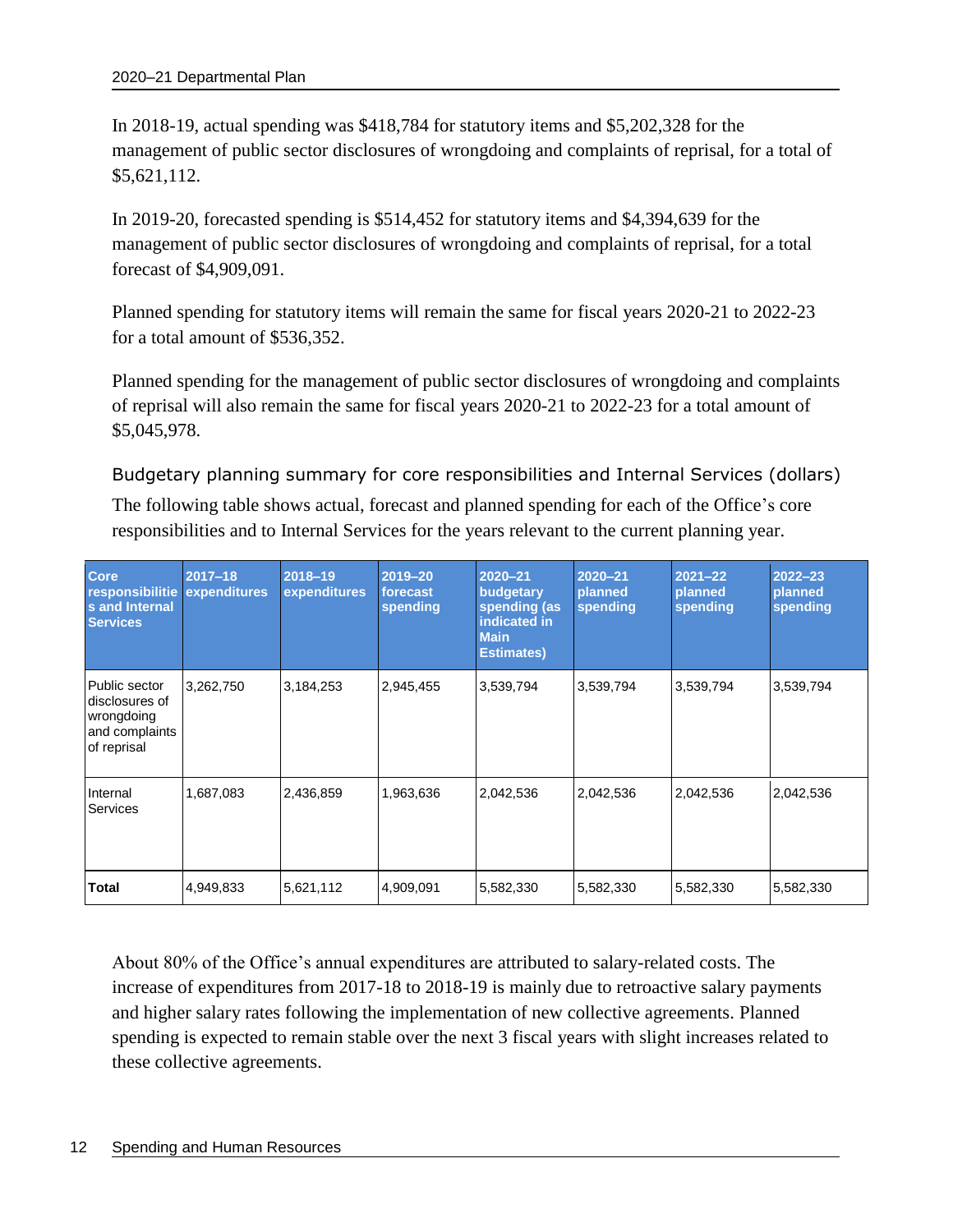### <span id="page-16-0"></span>Planned human resources

The following table shows actual, forecast and planned full-time equivalents (FTEs) for each core responsibility in the Office's departmental results framework and to Internal Services for the years relevant to the current planning year.

| Human resources planning summary for core responsibilities and Internal Services |  |  |  |
|----------------------------------------------------------------------------------|--|--|--|
|----------------------------------------------------------------------------------|--|--|--|

| <b>Core</b><br>responsibilities and<br><b>Internal Services</b>            | 2017-18<br><b>actual</b><br>full-time<br>equivalents | 2018-19<br>actual<br>full-time<br>equivalents | 2019-20<br>forecast<br>full-time<br>equivalents | 2020-21<br><b>planned</b><br>full-time<br>equivalents | $2021 - 22$<br><b>planned</b><br>full-time<br>equivalents | 2022-23<br><b>planned</b><br>full-time<br>equivalents |
|----------------------------------------------------------------------------|------------------------------------------------------|-----------------------------------------------|-------------------------------------------------|-------------------------------------------------------|-----------------------------------------------------------|-------------------------------------------------------|
| Public sector<br>disclosure of<br>wrongdoing and<br>complaints of reprisal | 22                                                   | 21                                            | 22                                              | 28                                                    | 28                                                        | 28                                                    |
| <b>Internal Services</b>                                                   |                                                      |                                               | 8                                               | 8                                                     | 8                                                         | 8                                                     |
| <b>Total</b>                                                               | 29                                                   | 28                                            | 30                                              | 36                                                    | 36                                                        | 36                                                    |

The Office's staffing level has remained constant for the last few years. The human resources for future years reflect the stability of the Office. Minor fluctuations in FTE levels may occur which reflect normal staff turnover.

### <span id="page-16-1"></span>Estimates by vote

Information on the Office of the Public Sector Integrity Commissioner's organizational appropriations is available in the [2020–21 Main Estimates.](http://www.tbs-sct.gc.ca/hgw-cgf/finances/pgs-pdg/gepme-pdgbpd/index-eng.asp)<sup>vi</sup>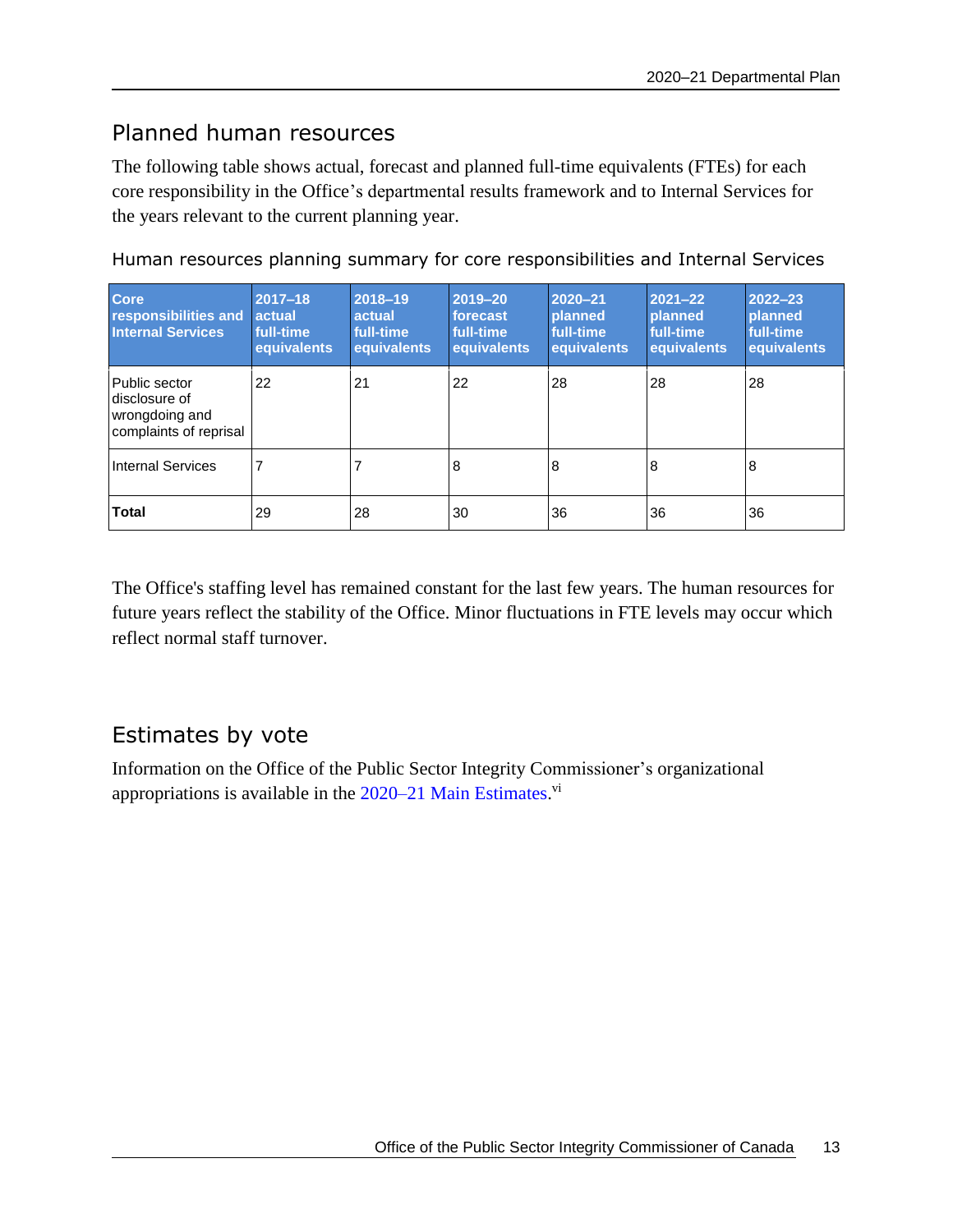### <span id="page-17-0"></span>Condensed future-oriented statement of operations

The condensed future-oriented statement of operations provides an overview of the Office's operations for 2019–20 to 2020–21.

The amounts for forecast and planned results in this statement of operations were prepared on an accrual basis. The amounts for forecast and planned spending presented in other sections of the Departmental Plan were prepared on an expenditure basis. Amounts may therefore differ.

A more detailed future-oriented statement of operations and associated notes, including a reconciliation of the net cost of operations to the requested authorities, are available on the Office's [website](https://www.psic-ispc.gc.ca/index.php/en/corporate-publications)<sup>vii</sup>.

Condensed future-oriented statement of operations for the year ending March 31, 2021 (dollars)

| <b>Financial information</b>                                         | <b>2019-20 forecast</b><br><b>results</b> | 2020-21 planned<br><b>results</b> | <b>Difference</b><br>(2020-21 planned<br>results minus<br>2019-20 forecast<br>results) |
|----------------------------------------------------------------------|-------------------------------------------|-----------------------------------|----------------------------------------------------------------------------------------|
| Total expenses                                                       | 5,250,091                                 | 5,931,330                         | 681,239                                                                                |
| Total revenues                                                       |                                           | O                                 |                                                                                        |
| Net cost of operations<br>before government funding<br>and transfers | 5,250,091                                 | 5,931,330                         | 681,239                                                                                |

The Office expect that 2020-21 planned expenses will be similar to the 2019-20 forecast. The difference of about 13% will be mainly the result of the collective agreements adjustments and investments in the Office's information technology environment.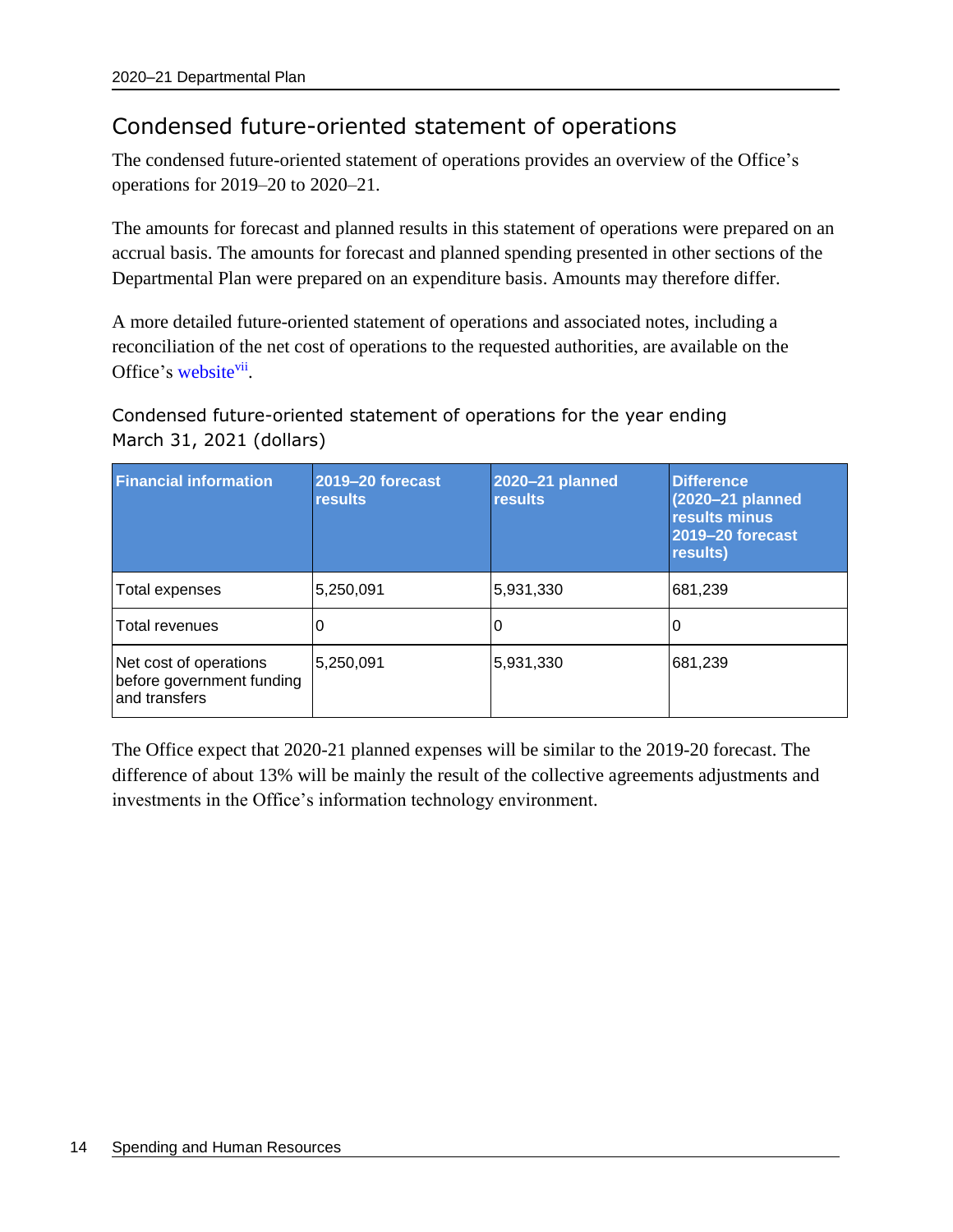## <span id="page-18-0"></span>Corporate information

### <span id="page-18-1"></span>Organizational profile

**Appropriate minister(s):** The Honourable Jean-Yves Duclos, President of the Treasury Board **Institutional head:** Joe Friday, Public Sector Integrity Commissioner **Ministerial portfolio:** Treasury Board **Enabling instrument(s):** Public Servants Disclosure Protection Act, S.C. 2005, c.46 **Year of incorporation / commencement:** 2007 **Other:** The Office of the Public Sector Integrity Commissioner of Canada supports the Public

### <span id="page-18-2"></span>Raison d'être, mandate and role: who we are and what we do

Sector Integrity Commissioner, who is an independent Agent of Parliament.

"Raison d'être, mandate and role: who we are and what we do" is available on the Office of the Public Sector Integrity Commissioner's [website](https://www.psic-ispc.gc.ca/index.php/en/corporate-publications)<sup>viii</sup>.

### <span id="page-18-3"></span>Operating context

Information on the operating context is available on the Office of the Public Sector Integrity Commissioner's [website](https://www.psic-ispc.gc.ca/index.php/en/corporate-publications)ix.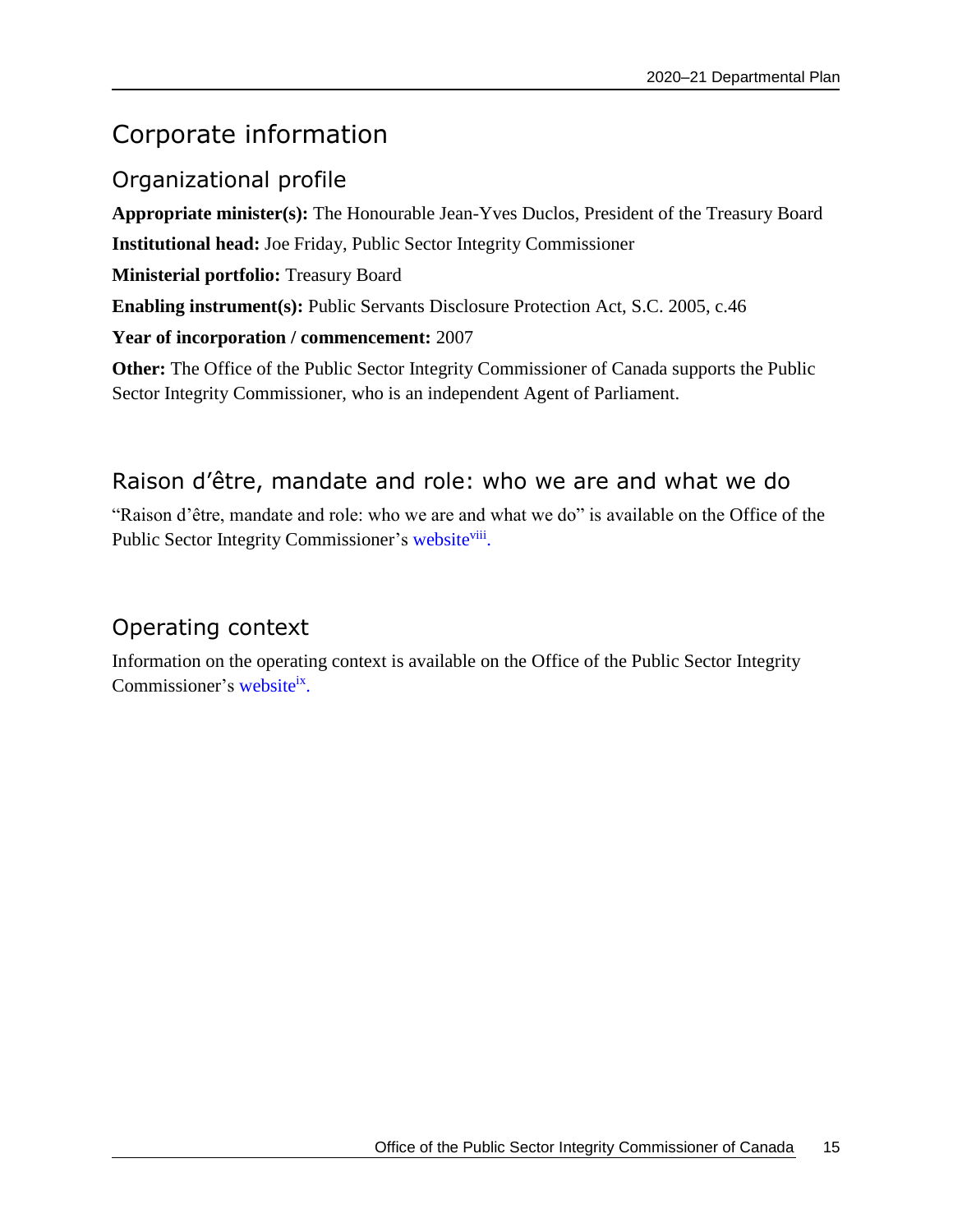### <span id="page-19-0"></span>Reporting framework

The Office of the Public Sector Integrity Commissioner has approved departmental results framework and program inventory for 2020–21 are as follows.

|                                |                                                                                                                 | <b>Core Responsibility:</b>                                                                                                      |                             |  |
|--------------------------------|-----------------------------------------------------------------------------------------------------------------|----------------------------------------------------------------------------------------------------------------------------------|-----------------------------|--|
|                                |                                                                                                                 | Public sector disclosures of wrongdoing and complaints of reprisal                                                               |                             |  |
| Departmental Results Framework | <b>Departmental Result:</b><br>Public sector disclosures of                                                     | Indicator: Percentage of cases addressed<br>within established service standards                                                 |                             |  |
|                                | wrongdoing and complaints<br>of reprisal are dealt with in a<br>timely and effective manner                     | Indicator: Percentage of applications<br>addressed within established service standard<br>under the Legal Access Request Program |                             |  |
|                                | <b>Departmental Result:</b><br>Public servants and<br>members of the public are<br>aware of the Office and have | Indicator: Percentage of new website visitors                                                                                    | Internal<br><b>Services</b> |  |
|                                | access to information to<br>make an informed decision                                                           | Indicator: Number of attendees at outreach<br>events                                                                             |                             |  |
|                                | about disclosures of<br>wrongdoing and/or<br>complaints of reprisal                                             |                                                                                                                                  |                             |  |
|                                | Program: Disclosure and Reprisal Management                                                                     |                                                                                                                                  |                             |  |
| Program Inventory              |                                                                                                                 |                                                                                                                                  |                             |  |
|                                |                                                                                                                 |                                                                                                                                  |                             |  |
|                                |                                                                                                                 | Changes to the approved reporting framework since 2019-20                                                                        |                             |  |
|                                | revised and changed to better reflect our planned results.                                                      | No changes were brought to the Office reporting structure. Only the results indicators were                                      |                             |  |

#### Changes to the approved reporting framework since 2019–20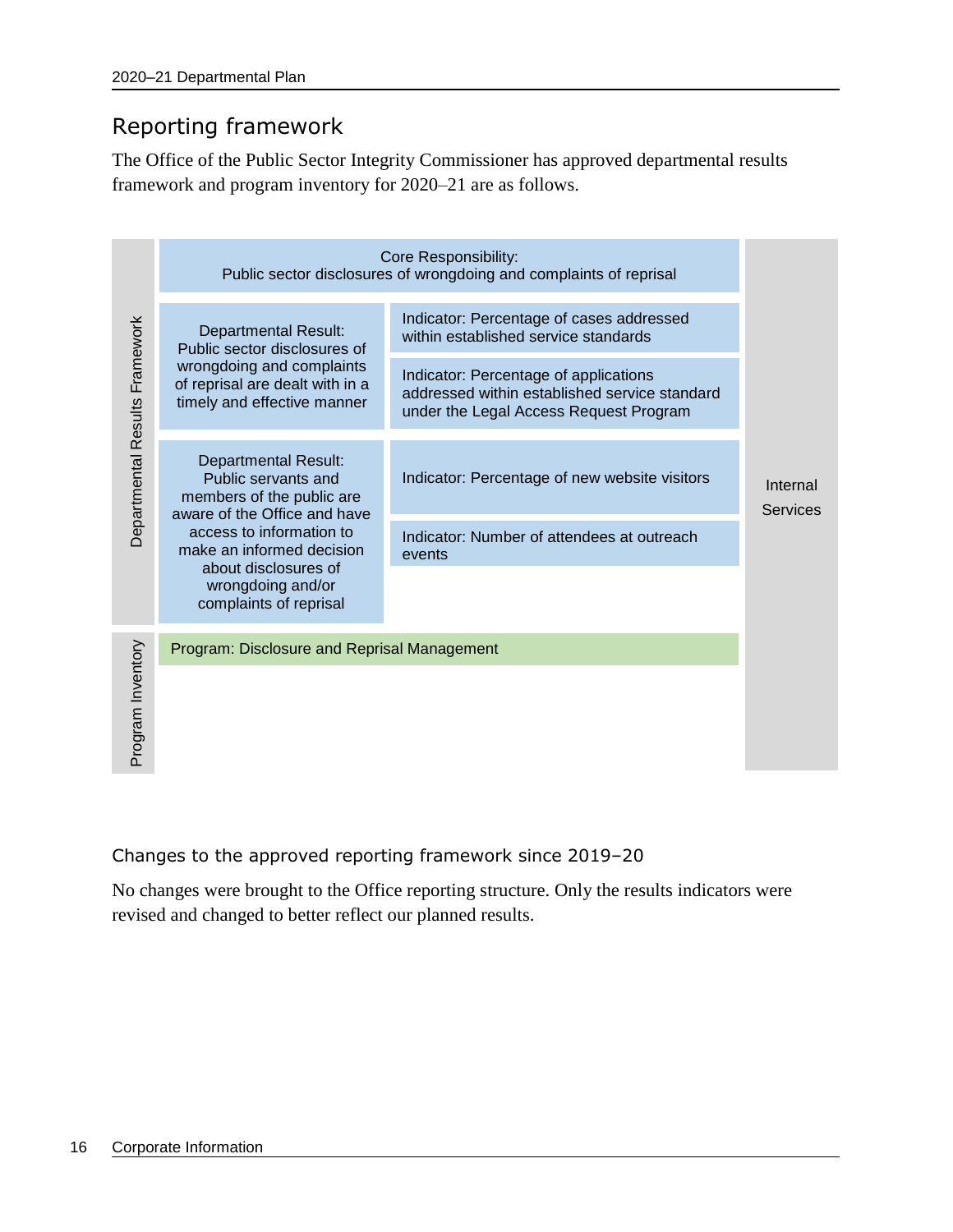## <span id="page-20-0"></span>Supporting information on the program inventory

Supporting information on planned expenditures, human resources, and results related to the Office's program inventory is available in the GC [InfoBase.](https://www.tbs-sct.gc.ca/ems-sgd/edb-bdd/index-eng.html)<sup>x</sup>

## <span id="page-20-1"></span>Supplementary information tables

The following supplementary information tables are available on the Office's [website](https://www.psic-ispc.gc.ca/index.php/en/corporate-publications)<sup>xi</sup>:

- Departmental Sustainable Development Strategy
- Details on transfer payment programs

### <span id="page-20-2"></span>Federal tax expenditures

The Office's Departmental Plan does not include information on tax expenditures that relate to its planned results for 2020–21.

Tax expenditures are the responsibility of the Minister of Finance, and the Department of Finance Canada publishes cost estimates and projections for government-wide tax expenditures each year in the [Report on Federal Tax Expenditures.](http://www.fin.gc.ca/purl/taxexp-eng.asp)<sup>xii</sup> This report provides detailed information on tax expenditures, including objectives, historical background and references to related federal spending programs, as well as evaluations, research papers and gender-based analysis. The tax measures presented in this report are solely the responsibility of the Minister of Finance.

## <span id="page-20-3"></span>Organizational contact information

#### **Mailing address**

60 Queen Street, 4th floor Ottawa, Ontario K1P 5Y7 **Telephone:** 613-941-6400 or 1-866-941-6400 (toll free) **Email:** [info@psic-ispc.gc.ca](mailto:info@psic-ispc.gc.ca) **Website(s):** [www.psic-ispc.gc.ca](http://www.psic-ispc.gc.ca/)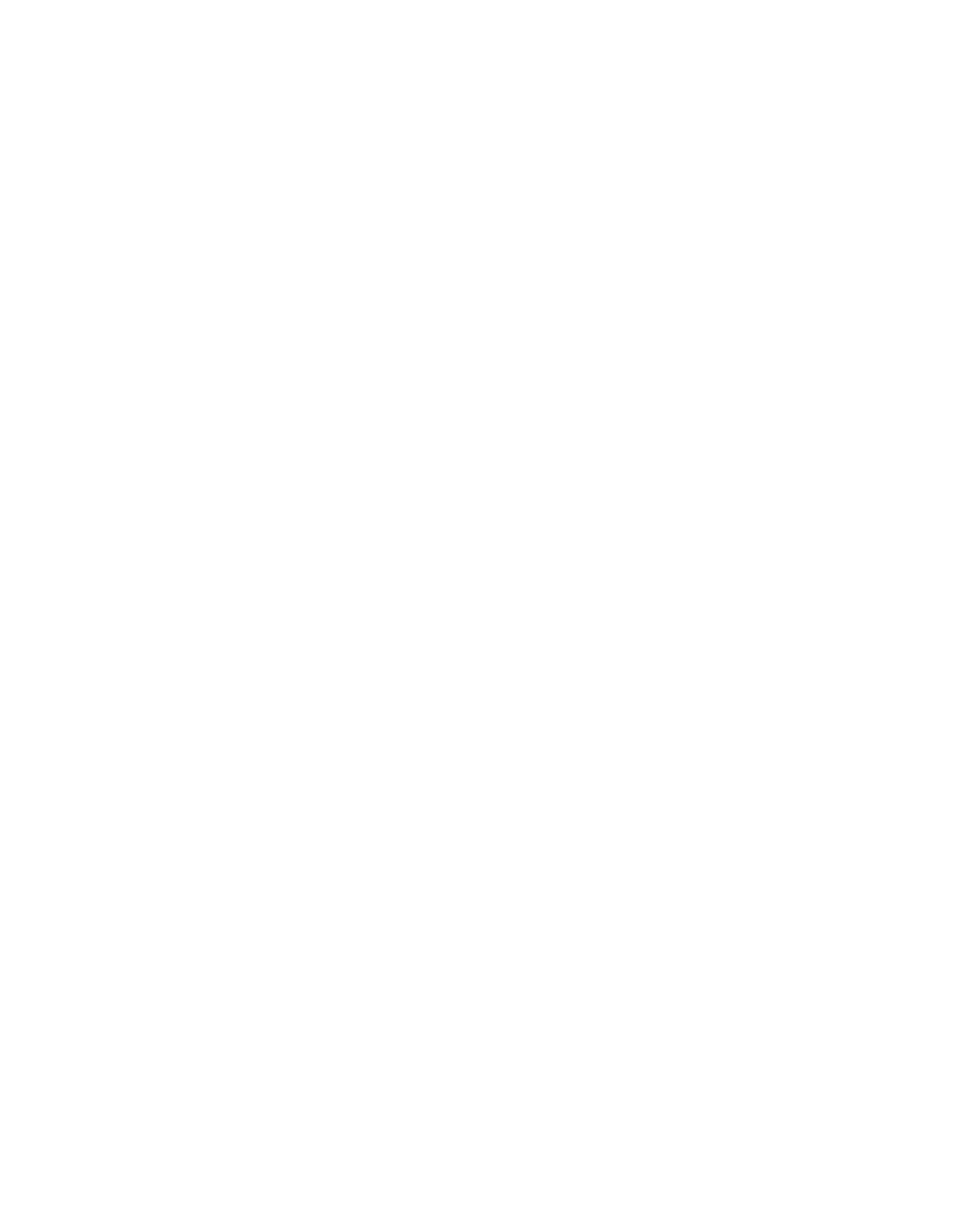## <span id="page-22-0"></span>Appendix: definitions

#### **appropriation (crédit)**

Any authority of Parliament to pay money out of the Consolidated Revenue Fund.

#### **budgetary expenditures (dépenses budgétaires)**

Operating and capital expenditures; transfer payments to other levels of government, organizations or individuals; and payments to Crown corporations.

#### **core responsibility (responsabilité essentielle)**

An enduring function or role performed by a department. The intentions of the department with respect to a core responsibility are reflected in one or more related departmental results that the department seeks to contribute to or influence.

#### **Departmental Plan (plan ministériel)**

A report on the plans and expected performance of a department over a 3-year period. Departmental Plans are tabled in Parliament each spring.

#### **departmental priority (priorité ministérielle)**

A plan or project that a department has chosen to focus and report on during the planning period. Departmental priorities represent the things that are most important or what must be done first to support the achievement of the desired departmental results.

#### **departmental result (résultat ministériel)**

A consequence or outcome that a department seeks to achieve. A departmental result is often outside departments' immediate control, but it should be influenced by program-level outcomes.

#### **departmental result indicator (indicateur de résultat ministériel)**

A factor or variable that provides a valid and reliable means to measure or describe progress on a departmental result.

#### **departmental results framework (cadre ministériel des résultats)**

A framework that consists of the department's core responsibilities, departmental results and departmental result indicators.

#### **Departmental Results Report (rapport sur les résultats ministériels)**

A report on a department's actual accomplishments against the plans, priorities and expected results set out in the corresponding Departmental Plan.

#### **experimentation (expérimentation)**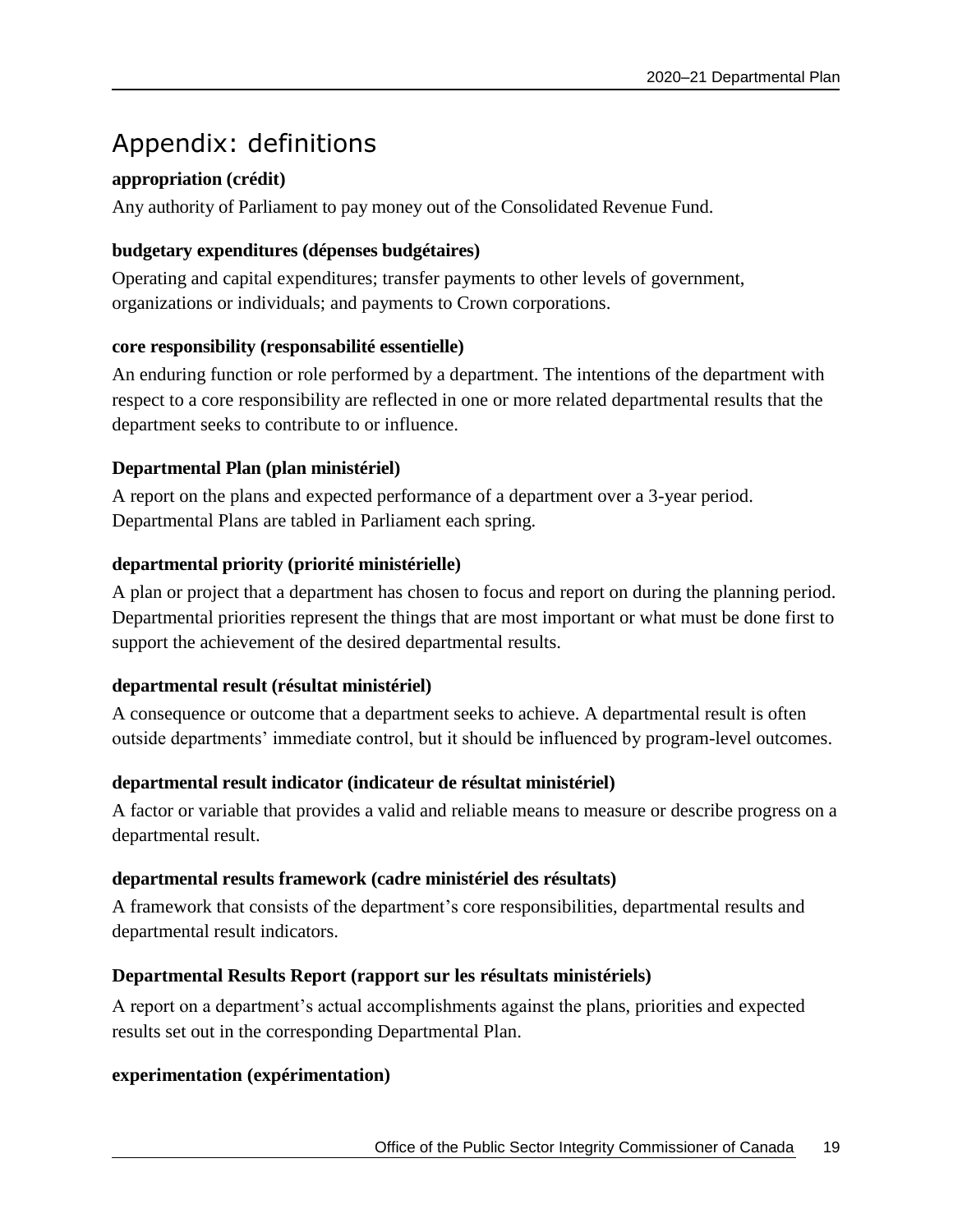The conducting of activities that seek to first explore, then test and compare, the effects and impacts of policies and interventions in order to inform evidence-based decision-making, and improve outcomes for Canadians, by learning what works and what doesn't. Experimentation is related to, but distinct form innovation (the trying of new things), because it involves a rigorous comparison of results. For example, using a new website to communicate with Canadians can be an innovation; systematically testing the new website against existing outreach tools or an old website to see which one leads to more engagement, is experimentation.

#### **full-time equivalent (équivalent temps plein)**

A measure of the extent to which an employee represents a full person-year charge against a departmental budget. Full-time equivalents are calculated as a ratio of assigned hours of work to scheduled hours of work. Scheduled hours of work are set out in collective agreements.

#### **gender-based analysis plus (GBA+) (analyse comparative entre les sexes plus [ACS+])**

An analytical process used to assess how diverse groups of women, men and gender-diverse people experience policies, programs and services based on multiple factors including race, ethnicity, religion, age, and mental or physical disability.

#### **government-wide priorities (priorités pangouvernementales)**

For the purpose of the 2020–21 Departmental Plan, government-wide priorities refers to those high-level themes outlining the government's agenda in the 2015 Speech from the Throne, namely: Growth for the Middle Class; Open and Transparent Government; A Clean Environment and a Strong Economy; Diversity is Canada's Strength; and Security and Opportunity.

#### **horizontal initiative (initiative horizontale)**

An initiative in which two or more federal organizations are given funding to pursue a shared outcome, often linked to a government priority.

#### **non-budgetary expenditures (dépenses non budgétaires)**

Net outlays and receipts related to loans, investments and advances, which change the composition of the financial assets of the Government of Canada.

#### **performance (rendement)**

What an organization did with its resources to achieve its results, how well those results compare to what the organization intended to achieve, and how well lessons learned have been identified.

#### **performance indicator (indicateur de rendement)**

A qualitative or quantitative means of measuring an output or outcome, with the intention of gauging the performance of an organization, program, policy or initiative respecting expected results.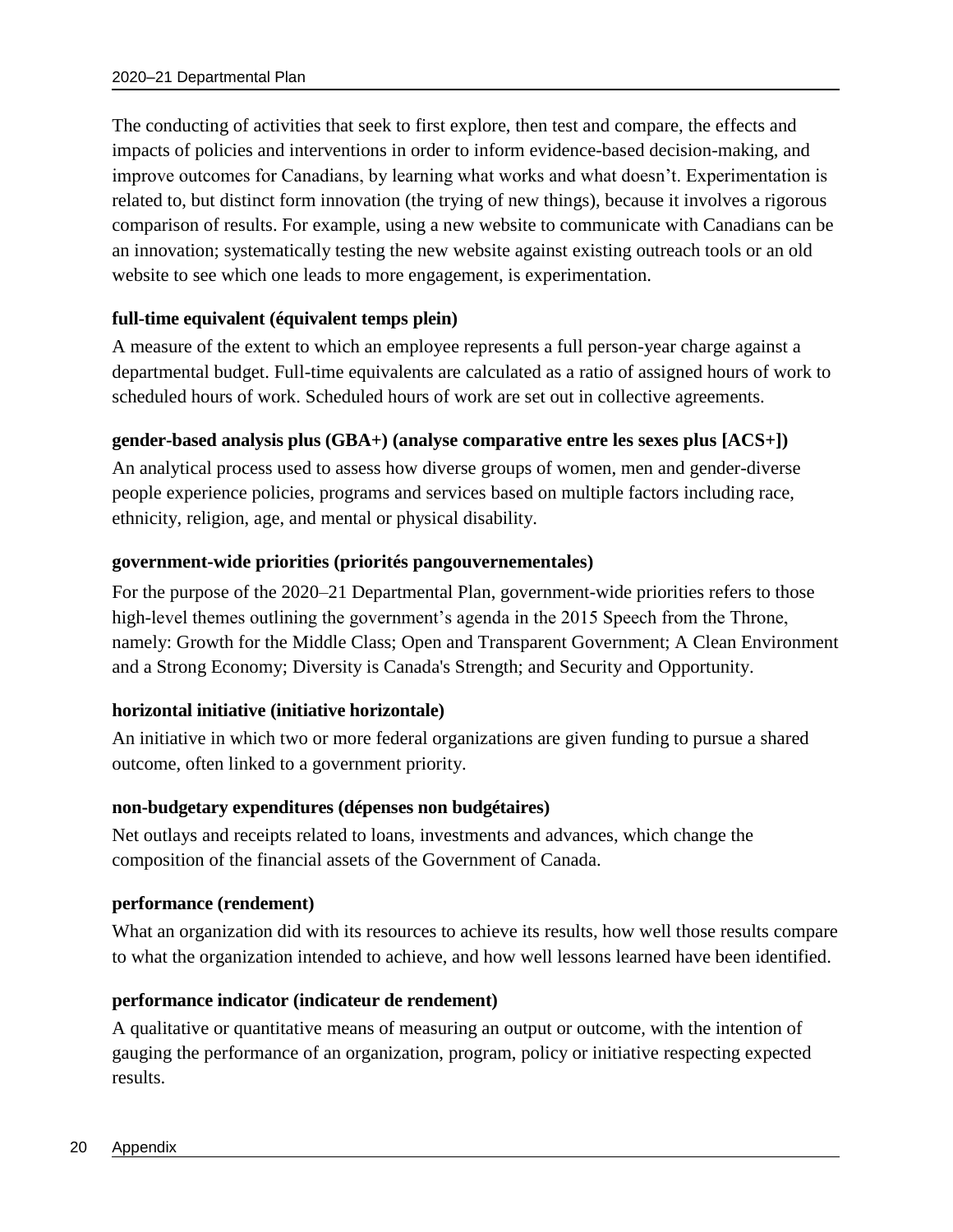#### **performance reporting (production de rapports sur le rendement)**

The process of communicating evidence-based performance information. Performance reporting supports decision-making, accountability and transparency.

#### **plan (plan)**

The articulation of strategic choices, which provides information on how an organization intends to achieve its priorities and associated results. Generally a plan will explain the logic behind the strategies chosen and tend to focus on actions that lead up to the expected result.

#### **planned spending (dépenses prévues)**

For Departmental Plans and Departmental Results Reports, planned spending refers to those amounts presented in the Main Estimates.

A department is expected to be aware of the authorities that it has sought and received. The determination of planned spending is a departmental responsibility, and departments must be able to defend the expenditure and accrual numbers presented in their Departmental Plans and Departmental Results Reports.

#### **program (programme)**

Individual or groups of services, activities or combinations thereof that are managed together within the department and focus on a specific set of outputs, outcomes or service levels.

#### **program inventory (répertoire des programmes)**

Identifies all of the department's programs and describes how resources are organized to contribute to the department's core responsibilities and results.

#### **result (résultat)**

An external consequence attributed, in part, to an organization, policy, program or initiative. Results are not within the control of a single organization, policy, program or initiative; instead they are within the area of the organization's influence.

#### **statutory expenditures (dépenses législatives)**

Expenditures that Parliament has approved through legislation other than appropriation acts. The legislation sets out the purpose of the expenditures and the terms and conditions under which they may be made.

#### **strategic outcome (résultat stratégique)**

A long-term and enduring benefit to Canadians that is linked to the organization's mandate, vision and core functions.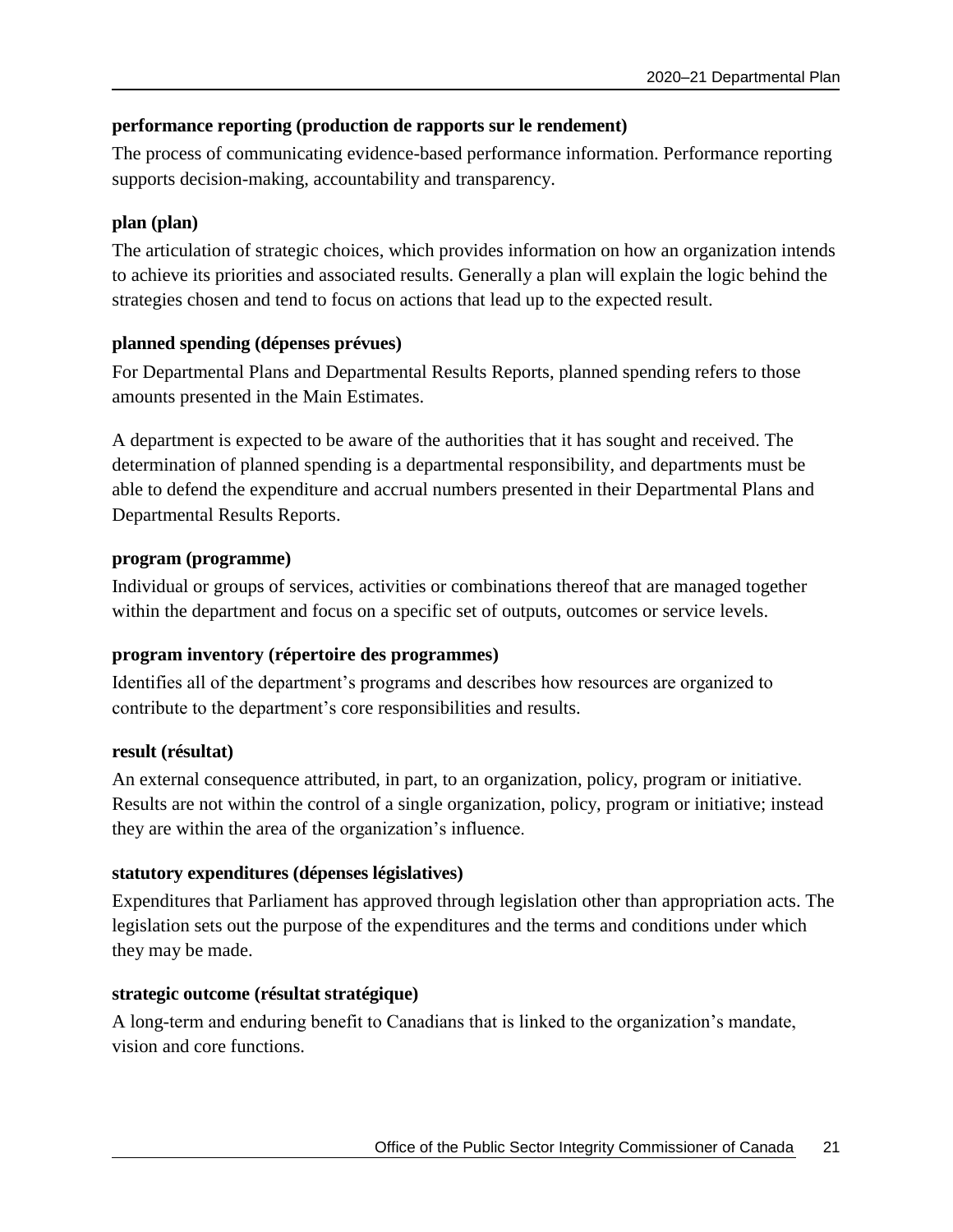#### **target (cible)**

A measurable performance or success level that an organization, program or initiative plans to achieve within a specified time period. Targets can be either quantitative or qualitative.

#### **voted expenditures (dépenses votées)**

Expenditures that Parliament approves annually through an Appropriation Act. The vote wording becomes the governing conditions under which these expenditures may be made.